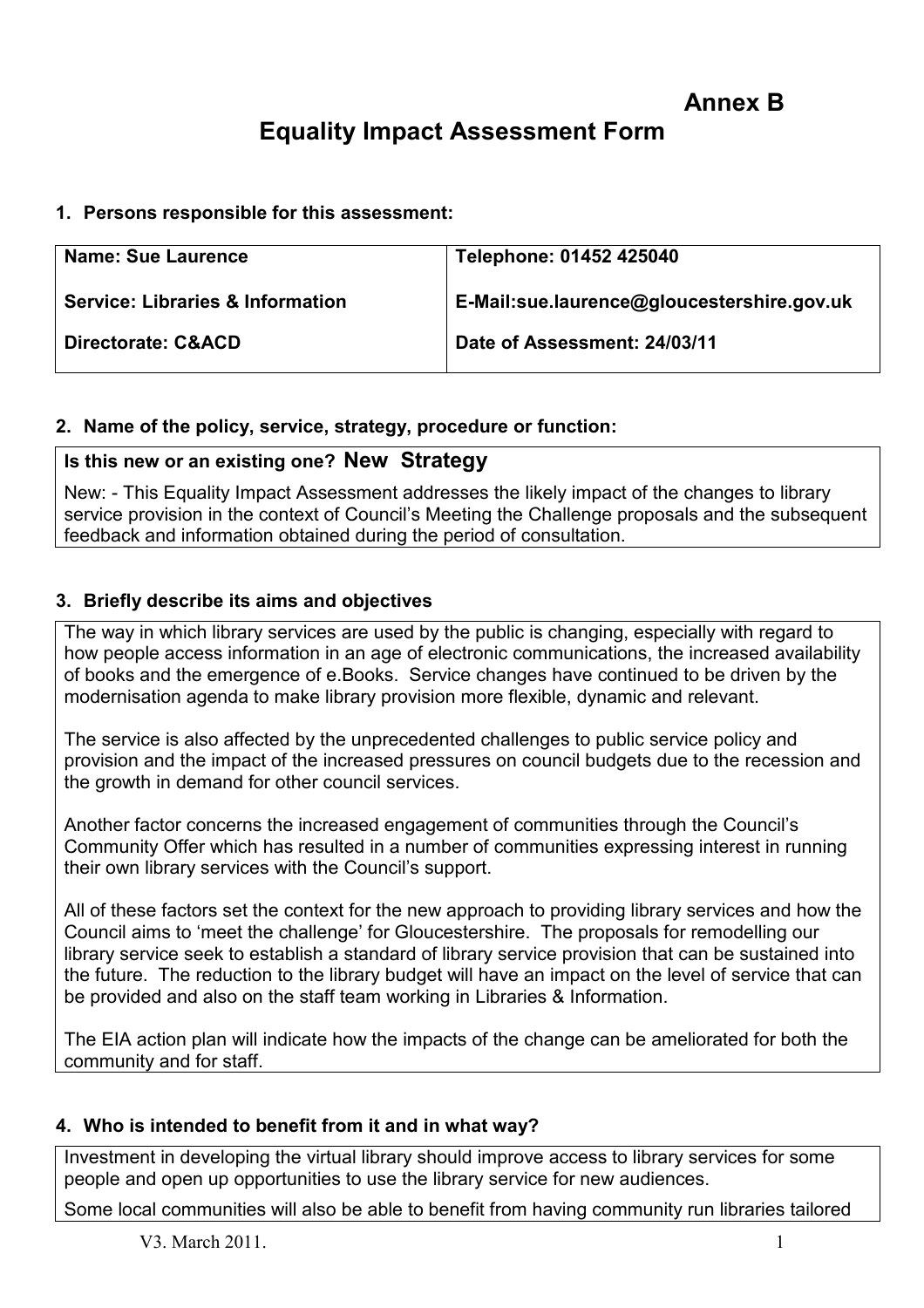to their local needs and they will draw on local social capital and skills.

Increased opportunities for volunteering in both county libraries and community run provision will provide social benefits for some people and this experience may be a step towards paid work in some cases.

The personalised approach to assisting people with mobility difficulties to access library services may make it easier for them to use the service.

Closer working with co-located partners will mean costs can be shared and additional opening hours facilitated.

Some people may be adversely affected by the proposed changes affecting county library services as the library 'footprint' in the county is adjusted and library opening hours reduced. However in some market towns library opening hours will increase. The development of regular partner and volunteer relationships may also increase library opening hours.

## 5. What outcomes are expected?

- A new approach to library service delivery that is modern, relevant to customers and consistently able to meet people's leisure reading, information and learning needs,
- A reduction in council expenditure on library services
- A service that is financially sustainable

This will be achieved by:

- 1. Establishing a good basic network of libraries giving a geographical spread of traditional library provision across the county, accessible within reasonable travel time and delivered through three standardised tiers of libraries.
- 2. Improving access to library services through technology to encourage Gloucestershire people to carry out their own transactions with library, council and other services as part of 'digital citizenship'
- 3. To give local people and community groups the opportunity to run their own library service to suit local needs
- 4. To work with partners and volunteers to provide library services to those individuals who may want them but for specific reasons, such as disability or mobility issues, may be unable to access library services independently
- 5. To encourage volunteering across all tiers of library provision

#### 6. Have you consulted on this policy, service, strategy, procedure or function?

Yes: The Meeting the Challenge conversation held with staff and the public in September asked people to prioritise council services. This showed that some people were prepared to reduce library, archives and lifelong learning services in order to protect other services such as care for older people and vulnerable adults and children.

A programme of consultation on this service change has been carried out during the period from the 19<sup>th</sup> November 2010 up to 11<sup>th</sup> February 2011 and feedback was monitored to assess how the proposed changes impact on people. To ensure that the consultation was accessible and provided all interested parties with the opportunity to share their views a multi method approach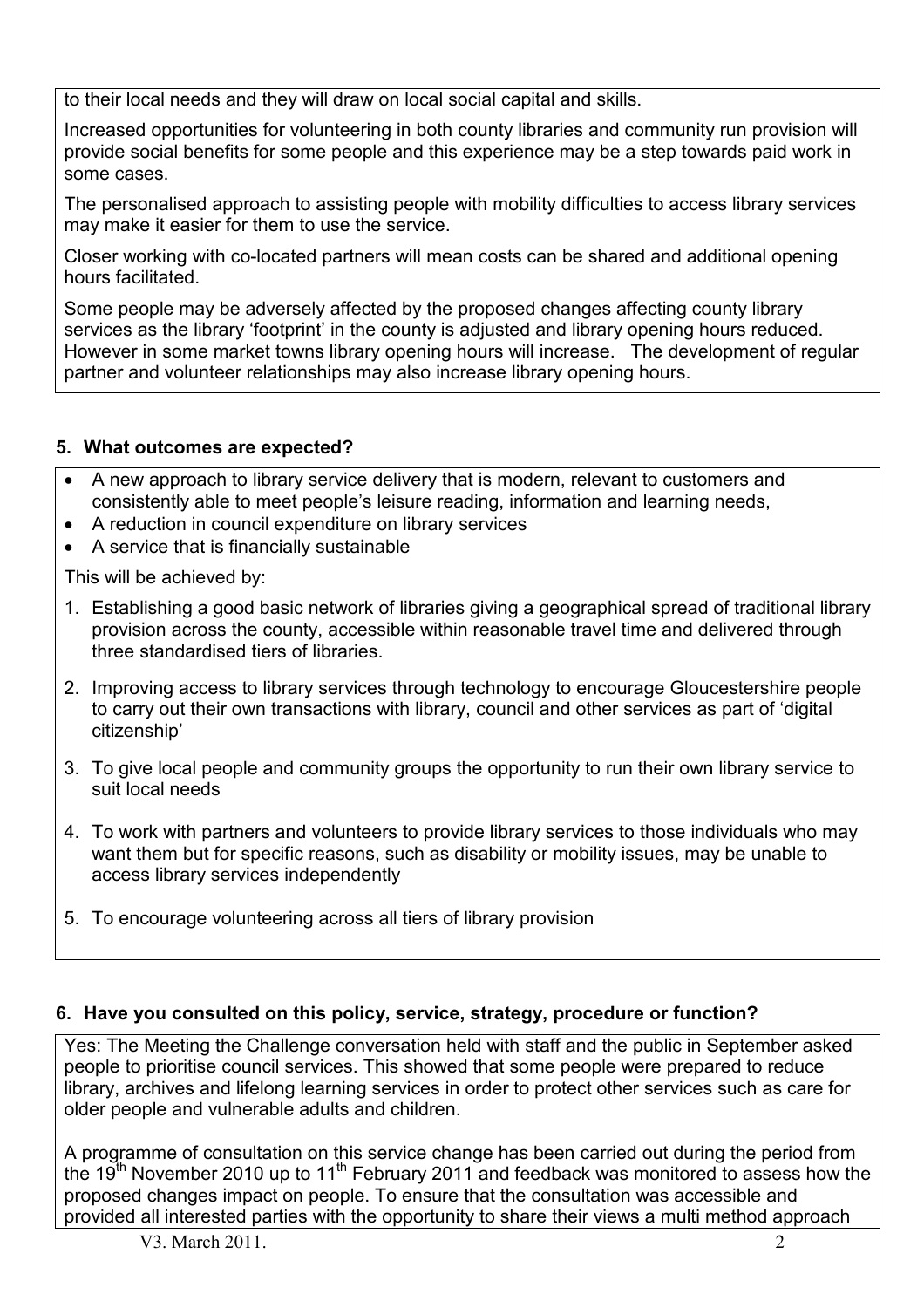was adopted. Letters were sent also to mobile library users, Homelink library users, Share-A-Book mobile library users, music and drama service users and reading clubs to invite them to comment. More than 5,000 people took part in the consultation and many more contributed signatures to petitions against the library proposals. 'Drop in' road show events, public meetings and meetings with groups in areas where the community transfer proposals were in place were also held and provided valuable feedback on the views and needs of residents..

Most of the concerns registered from the comments received were about meeting different needs across the county and about the criteria used for the library proposals. Overall there was very little difference between the feedback received from the  $14<sup>th</sup>$  January compared to the feedback outlined in the interim and then the final report.

People also commented on how important they thought libraries were to the quality of life and there were reservations about community run libraries; concerns about the withdrawal of mobiles and that the proposals may have a disproportionate impact on vulnerable adults and children.

For staff the most common concern has been about the level of potential job losses and whether a smaller workforce would be able to respond to the needs of users.

The feedback from the survey and from county wide roadshows, public meetings, letters and emails are available on the council website http://www.gloucestershire.gov.uk/index.cfm?articleid=102540

The original library change proposals have been adjusted following feedback received and an additional £650,000 revenue provided to the library budget as part of the Medium Term Financial Strategy to address some of the main concerns.

#### 7. What evidence has been used for this assessment: eg Research, previous consultations, MAIDEN? (Multi-Agency Information Database for Neighbourhoods)

Maiden data was analysed for each of the current libraries' catchment areas. 'Hot spots' where the data significantly differed to the Gloucestershire 'norm' were highlighted and considered. Wards found to be in the top 10% of the country's indices of multiple deprivation were assessed as one of the criterion for evaluating how future library services could be provided. Other criteria included catchment populations, library usage figures and co- location including presence of children's centres.

The prime consideration in developing the proposals for the new network of directly operated county libraries was to provide a comprehensive, efficient and consistent level of service from a main library in all parts of the county accessible within a reasonable travel time. Travel distances and the catchment coverage of main libraries was calculated by 'Accession' software which produced maps illustrating the catchment and accessibility. Additional Library provision (Library Express) was added to this to place more libraries in additional rural areas and also to accommodate the higher levels of population in some urban areas where there is currently high levels of library use. The service continues to liaise with colleagues in the public transport section of the Environment directorate in order to map public transport routes where there is need for access to libraries as part of the council's transport review.

## 8. Could a particular group be affected differently in either a negative or positive way?

Please evidence that you have used the Consultation toolkit and planning template http://staffnet/index.cfm?articleid=5203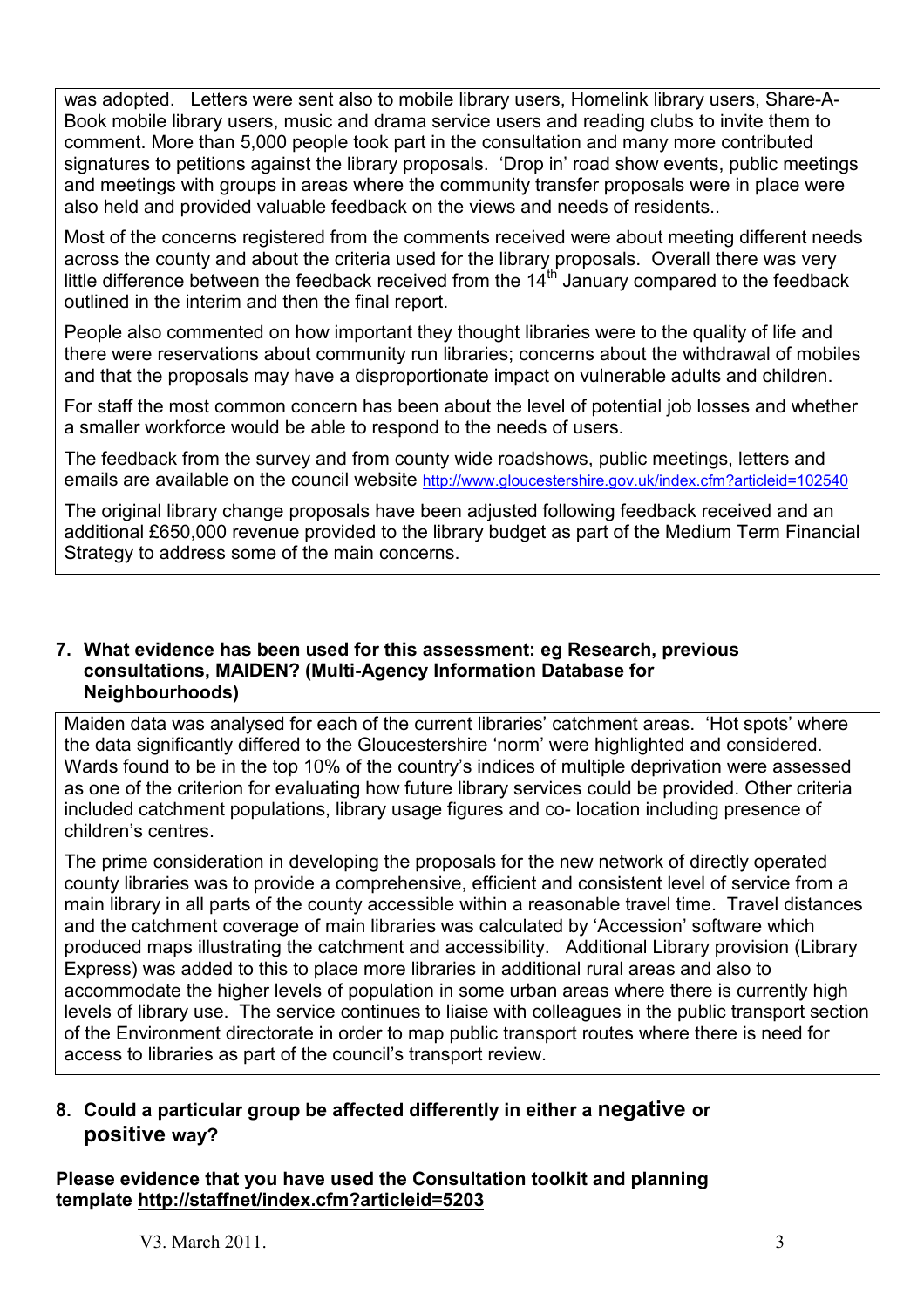|                                                        | <b>Negative</b> | <b>Positive</b> | <b>Neutral</b> | <b>Evidence</b>                                                                                                                                                                                                                                              |
|--------------------------------------------------------|-----------------|-----------------|----------------|--------------------------------------------------------------------------------------------------------------------------------------------------------------------------------------------------------------------------------------------------------------|
| Age                                                    |                 |                 |                | Reducing the number of GCC provided libraries and<br>the mobile libraries will impact on potential library<br>users and the consultation has indicated that older<br>people who may have mobility difficulties may be<br>more affected by this.              |
|                                                        |                 |                 |                | Some children may also be less able to access a<br>library independently.                                                                                                                                                                                    |
|                                                        |                 |                 |                | As a high proportion of library staff are older women if<br>they are made redundant it may be more difficult to<br>find alternative employment.                                                                                                              |
|                                                        |                 |                 | ✓              | Although the number of GCC provided libraries may<br>be reduced the ones that remain will still be<br>accessible.                                                                                                                                            |
|                                                        |                 |                 |                | The service for visually impaired people will continue<br>and this will give these people access to the wide<br>ranging RNIB talking books collection                                                                                                        |
| <b>Disability</b>                                      | ✓               |                 | ✓              | The removal of the Homelink service to older people's<br>homes may have some adverse impact as may the<br>removal of the mobile library service.                                                                                                             |
|                                                        |                 |                 |                | A personalised approach will be introduced as a<br>means of positively supporting people with mobility<br>disabilities to identify the best means for them to<br>access library services and tailored arrangements will<br>be made according to their needs. |
| Gender                                                 |                 |                 |                | Reducing the number of GCC provided libraries may<br>impact on all potential library users and this group is<br>no more or less affected by it.                                                                                                              |
|                                                        |                 |                 |                | A high proportion of library staff are women and they<br>will be at risk of redundancy                                                                                                                                                                       |
| <b>Race including</b><br><b>Gypsy &amp; Traveller</b>  |                 |                 | ✓              | Reducing the number of GCC provided libraries may<br>impact on all potential library users and this group is<br>no more or less affected by it.                                                                                                              |
|                                                        |                 |                 |                | Library stock and services for different ethnic groups<br>will continue to be provided.                                                                                                                                                                      |
| <b>Religion or Belief</b>                              |                 |                 | ✓              | Reducing the number of GCC provided libraries may<br>impact on all potential library users and this group is<br>no more or less affected by it.                                                                                                              |
| <b>Sexual Orientation</b>                              |                 |                 | ✓              | Reducing the number of GCC provided libraries may<br>impact on all potential library users and this group is<br>no more or less affected by it.                                                                                                              |
| <b>Transgender</b>                                     |                 |                 | ✓              | Reducing the number of GCC provided libraries may<br>impact on all potential library users and this group is<br>no more or less affected by it.                                                                                                              |
| Other groups: eg<br>Rural Isolation,<br>Long term      |                 |                 | ✓              | Reducing the number of GCC provided libraries may<br>impact on all potential library users and some people<br>in these groups may be more affected. Books on<br>Prescription and Health books will still be provided                                         |
| unemployed,<br>Deprivation<br><b>Health Inequality</b> |                 |                 |                | Although there will be a better geographic dispersal of<br>main libraries around the county the removal of the<br>mobile library may disadvantage some people without<br>access to transport.                                                                |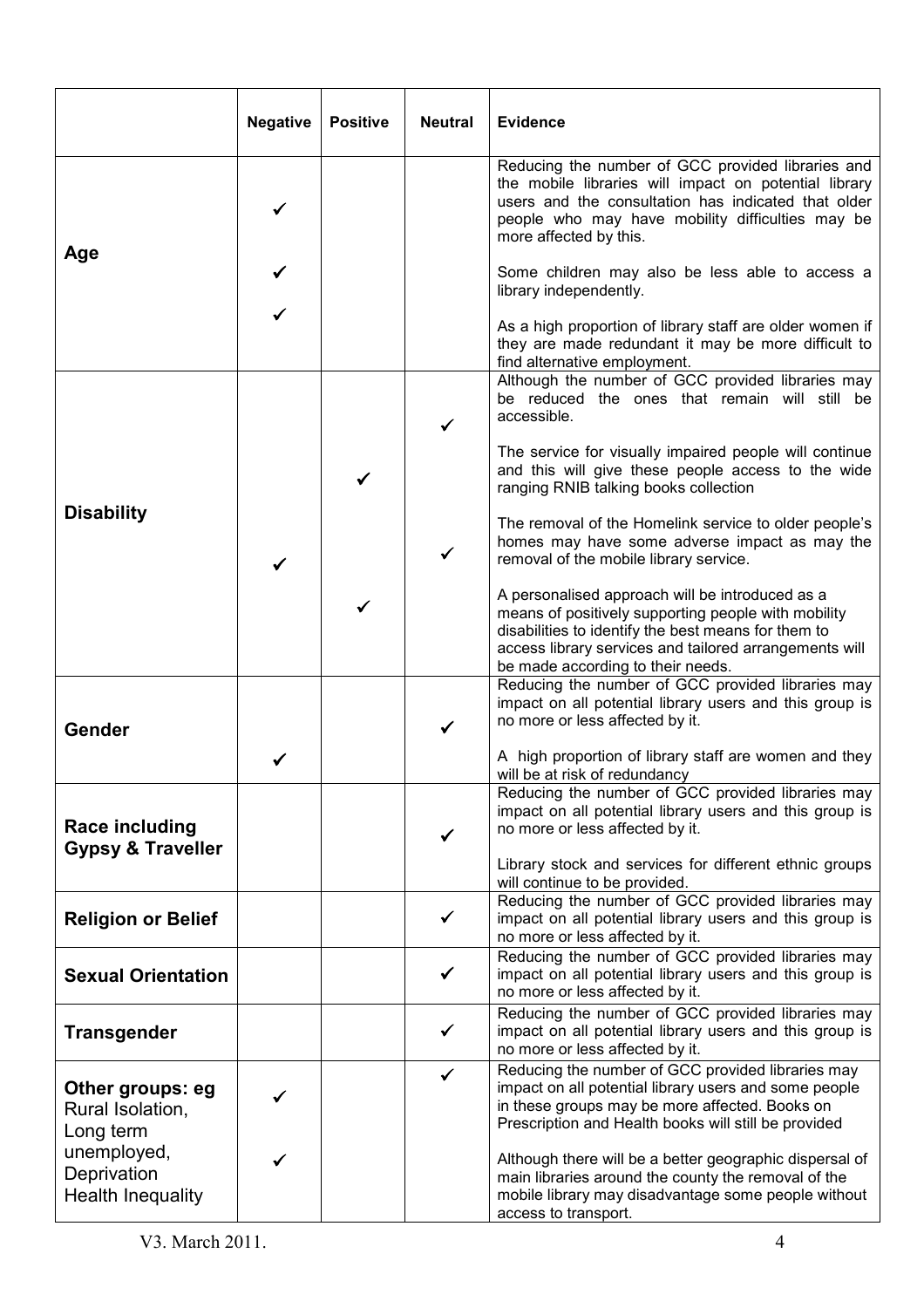|                                                                                    |                                                                                                                                                                                                                                                                                                                                                                                                                                                                                                                                | The reduction in the number of GCC provided libraries<br>and the lower number of opening hours will reduce<br>the time available for accessing libraries and the<br>Internet PCs and this may have an adverse impact on<br>those applying for jobs on line or those using<br>'Homeseekers'. There may also be less access to<br>Your Circle advice and information.                                                                                                                                                                                                                                                                                                                |
|------------------------------------------------------------------------------------|--------------------------------------------------------------------------------------------------------------------------------------------------------------------------------------------------------------------------------------------------------------------------------------------------------------------------------------------------------------------------------------------------------------------------------------------------------------------------------------------------------------------------------|------------------------------------------------------------------------------------------------------------------------------------------------------------------------------------------------------------------------------------------------------------------------------------------------------------------------------------------------------------------------------------------------------------------------------------------------------------------------------------------------------------------------------------------------------------------------------------------------------------------------------------------------------------------------------------|
| <b>Community</b><br><b>Cohesion</b><br><b>Community</b><br><b>Cohesion (Contd)</b> | Describe how the proposed<br>activity, policy, strategy,<br>service, procedure or function<br>will contribute to Community<br>Cohesion.<br>You will need to consider;<br>Is there equality between<br>those who will and won't<br>benefit from the proposal?<br>Are there strong relationships<br>between groups and<br>communities in the area<br>affected and will the proposed<br>action promote positive<br>relationships?<br>Does the proposal bring<br>groups / communities into<br>increased contact with each<br>other | The proposals for community run libraries may bring<br>about greater cohesion of communities working to a<br>common aim. Communities that develop a community<br>run library will still have access to the county library<br>services through the virtual library.<br>If a library is closed and a community run library is not<br>developed there is potential for an adverse impact on<br>the community generally but this would not<br>necessarily translate into an adverse impact on<br>impacting on community cohesion.<br>More opportunities for volunteering and<br>development of social capital could have a<br>positive effect in bringing different people<br>together |

9. If you have identified a negative impact in question 8, what actions have you undertaken or do you plan to undertake to lessen or negate this impact?

Please indicate whether these actions will be carried forward into level 2 or level 3 business plans.

| Action(s):                                                                                                                                                                                                                                      | How will this action be<br><b>Monitored/Evaluated</b>                                                                                                                                                                                   | When will policy /<br>service / strategy /<br>procedure / function<br>be reviewed? | <b>Carried to</b><br>Level 2? | <b>Carried to</b><br>Level 3? |
|-------------------------------------------------------------------------------------------------------------------------------------------------------------------------------------------------------------------------------------------------|-----------------------------------------------------------------------------------------------------------------------------------------------------------------------------------------------------------------------------------------|------------------------------------------------------------------------------------|-------------------------------|-------------------------------|
| <b>Consultation process</b>                                                                                                                                                                                                                     | Responses considered &<br>significant adverse<br>impacts emerging<br>evaluated prior to setting<br>new policy for library<br>service                                                                                                    | March 2011                                                                         | N                             | N                             |
| Age: Older people: For<br>those individuals unable<br>to access a library<br>independently we will<br>work with them and<br>identify a suitable<br>alternative means of<br>providing a service via<br>library club or an<br>extended housebound | An audit of need will be<br>drawn up in April 2011<br>and a quarterly<br>assessment will check if a<br>satisfactory outcome was<br>achieved.<br>Community transport will<br>be provided for those<br>unable to travel<br>independently. | December 2011                                                                      | Y                             | Υ                             |
| service                                                                                                                                                                                                                                         |                                                                                                                                                                                                                                         | Annually in                                                                        |                               |                               |
| V3. March 2011.                                                                                                                                                                                                                                 |                                                                                                                                                                                                                                         |                                                                                    | 5                             |                               |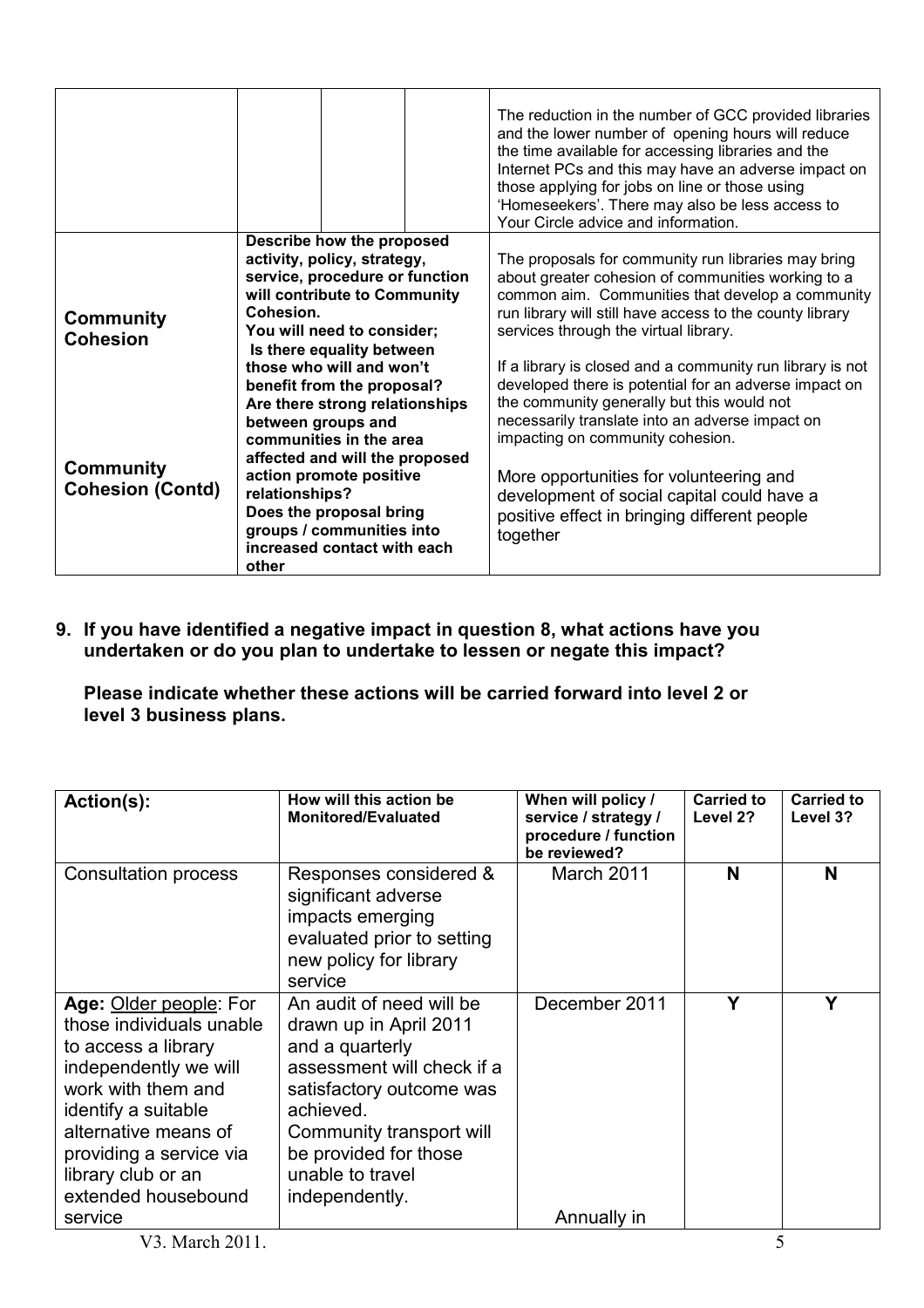| <b>Children: Services to</b><br>children's centres and<br>children in care will<br>continue in order to<br>support the most<br>vulnerable                                                                                                                                                                                 | This will be monitored<br>through partnership / close<br>working with children's<br>services practitioners<br>Families can use<br>community transport<br>Monitored with support of | February each<br>year<br>Quarterly | Y | Υ |
|---------------------------------------------------------------------------------------------------------------------------------------------------------------------------------------------------------------------------------------------------------------------------------------------------------------------------|------------------------------------------------------------------------------------------------------------------------------------------------------------------------------------|------------------------------------|---|---|
| <b>Staff: Voluntary</b><br>redundancy and<br>retirement options will be<br>provided and staff can<br>access the Employee<br>Assistance Programme.                                                                                                                                                                         | HR reports & milestones<br>in project management<br>programme                                                                                                                      |                                    |   |   |
| Disability: An<br>alternative means of<br>providing books to<br><b>Homelink and for Mobile</b><br>library users with<br>mobility difficulties will<br>be implemented. This<br>will include an extended<br>personalised<br>Housebound service to<br>address the specific<br>needs of people with<br>disabilities to ensure | An audit of need in April<br>and May 2011 will be<br>drawn up and a quarterly<br>assessment will check if a<br>satisfactory outcome was<br>achieved.                               | January 2012                       |   | Y |
| they can still access the<br>library services they<br>need. This will also<br>include postal delivery<br>services if required.                                                                                                                                                                                            |                                                                                                                                                                                    | January 2012                       |   | Y |
| Community run libraries<br>will also provide access<br>to library services and in<br>business plans will<br>evidence how they will<br>make their provision<br>inclusive and accessible                                                                                                                                    | Equalities and inclusivity<br>requirements will be part<br>of the agreement made<br>with community run<br>provisions.                                                              |                                    |   |   |
| A plan to encourage<br>people with learning<br>disabilities to volunteer<br>in libraries will be<br>developed.                                                                                                                                                                                                            | Evidence of positive<br>activity and numbers<br>recruited. Links to<br>employment.                                                                                                 |                                    |   |   |
| Gender: Impact on staff<br>Voluntary redundancy<br>and retirement options<br>will be provided and<br>EAS support provided.<br>Full and part time work                                                                                                                                                                     | Monitored with support of<br>HR reports & milestones<br>in project management<br>programme                                                                                         | Quarterly                          | Y |   |
| V3. March 2011.                                                                                                                                                                                                                                                                                                           |                                                                                                                                                                                    |                                    | 6 |   |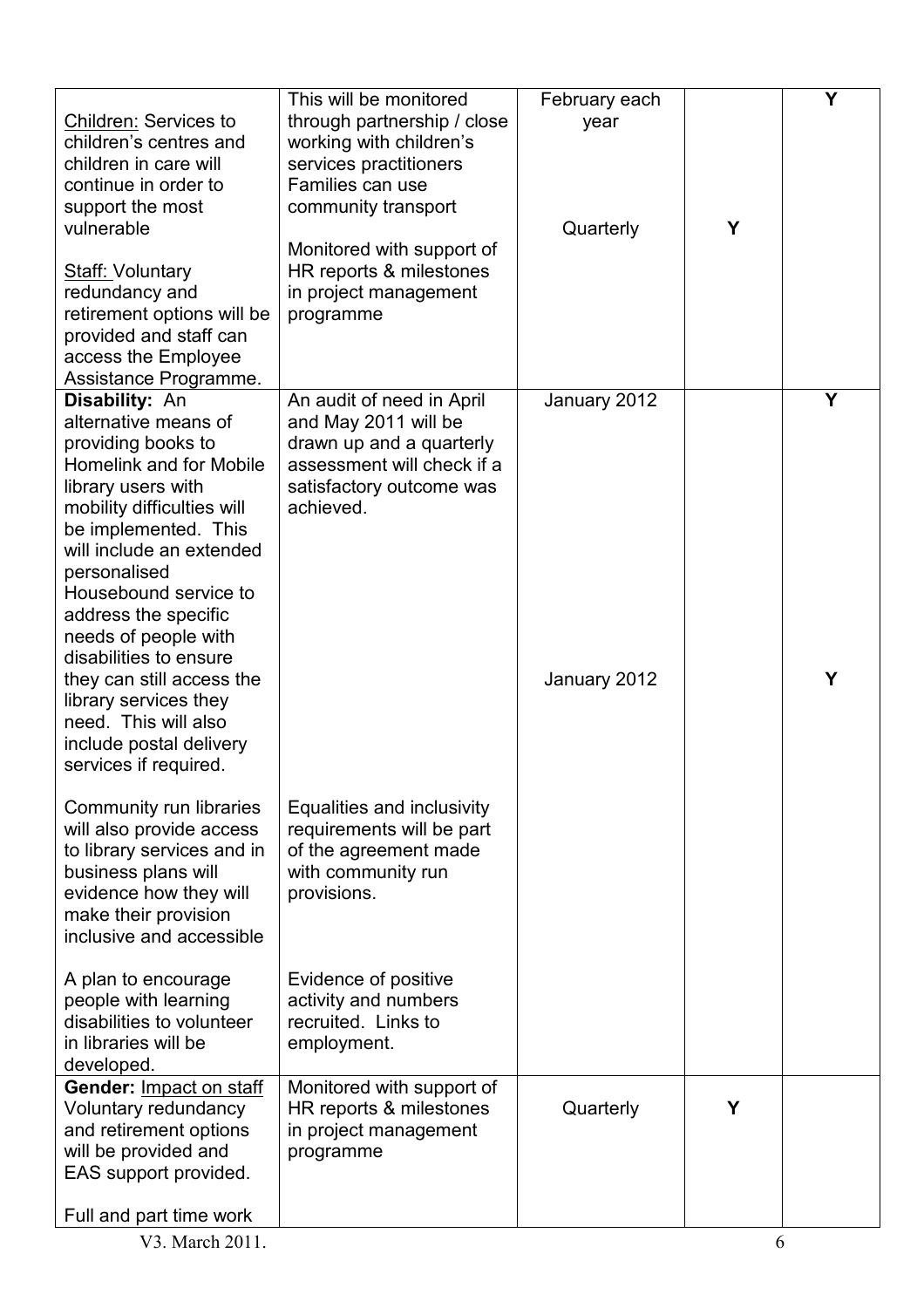| will still be available in<br>the new service                                                      |                                                                 |               |   |   |
|----------------------------------------------------------------------------------------------------|-----------------------------------------------------------------|---------------|---|---|
| structure and many staff                                                                           |                                                                 |               |   |   |
| will be redeployed in this<br>way                                                                  |                                                                 |               |   |   |
| <b>Other: Rural Isolation</b><br>The dispersal of main                                             | Visitor figures will be<br>monitored                            | Quarterly     |   |   |
| libraries with greater                                                                             |                                                                 |               |   |   |
| opening hours may<br>provide better access for                                                     | An audit of need will be<br>drawn up in April 2011              |               | Υ | Y |
| some living in rural<br>areas. The impact of the                                                   | and a quarterly<br>assessment will check if a                   | December 2011 |   |   |
| removal of the mobile<br>library will be mitigated                                                 | satisfactory outcome was<br>achieved.                           |               |   |   |
| by addressing specific<br>needs of individuals (as                                                 | Assessed as part of                                             |               |   | Y |
| above)                                                                                             | business plan                                                   | Quarterly     |   |   |
| Long term unemployed<br>Work with partners to<br>provide job clubs /<br>similar support            | Sustain 'job clubs' in main<br>libraries with partner           | December 2011 |   | Y |
| Sustain library                                                                                    | Monitored as part of hand                                       |               |   |   |
| computers/ internet<br>access in community run<br>libraries                                        | over process & milestones<br>in project management<br>programme | Quarterly     | Υ | Y |
| Deprivation 1. Continue                                                                            | Identified and monitored                                        |               |   |   |
| to provide a targeted<br>programme of outreach<br>library activities to parts<br>of Gloucester and | as part of level 3 plans                                        | Annually      |   | Υ |
| Cheltenham identified as<br>'deprived'                                                             | Monitored as part of hand                                       |               |   |   |
| 2. Provide ongoing                                                                                 | over process & milestones<br>in project management              | Quarterly     |   |   |
| support to help with the                                                                           | programme                                                       |               | Y |   |
| development of<br>community run libraries                                                          |                                                                 |               |   |   |
| <b>Health Inequality: Books</b>                                                                    | Identified and monitored                                        | Quarterly     |   |   |
| on Prescription - work<br>with GP surgery to                                                       | as part of level 3 plans                                        |               |   | Y |
| provide these where no<br>community library in<br>place.                                           | Monitored as part of hand<br>over process                       |               |   |   |
| Sustain access to Your                                                                             |                                                                 |               |   | Υ |
| Circle information via<br>virtual library in                                                       |                                                                 |               |   |   |
| community run libraries<br>& train volunteers                                                      |                                                                 |               |   |   |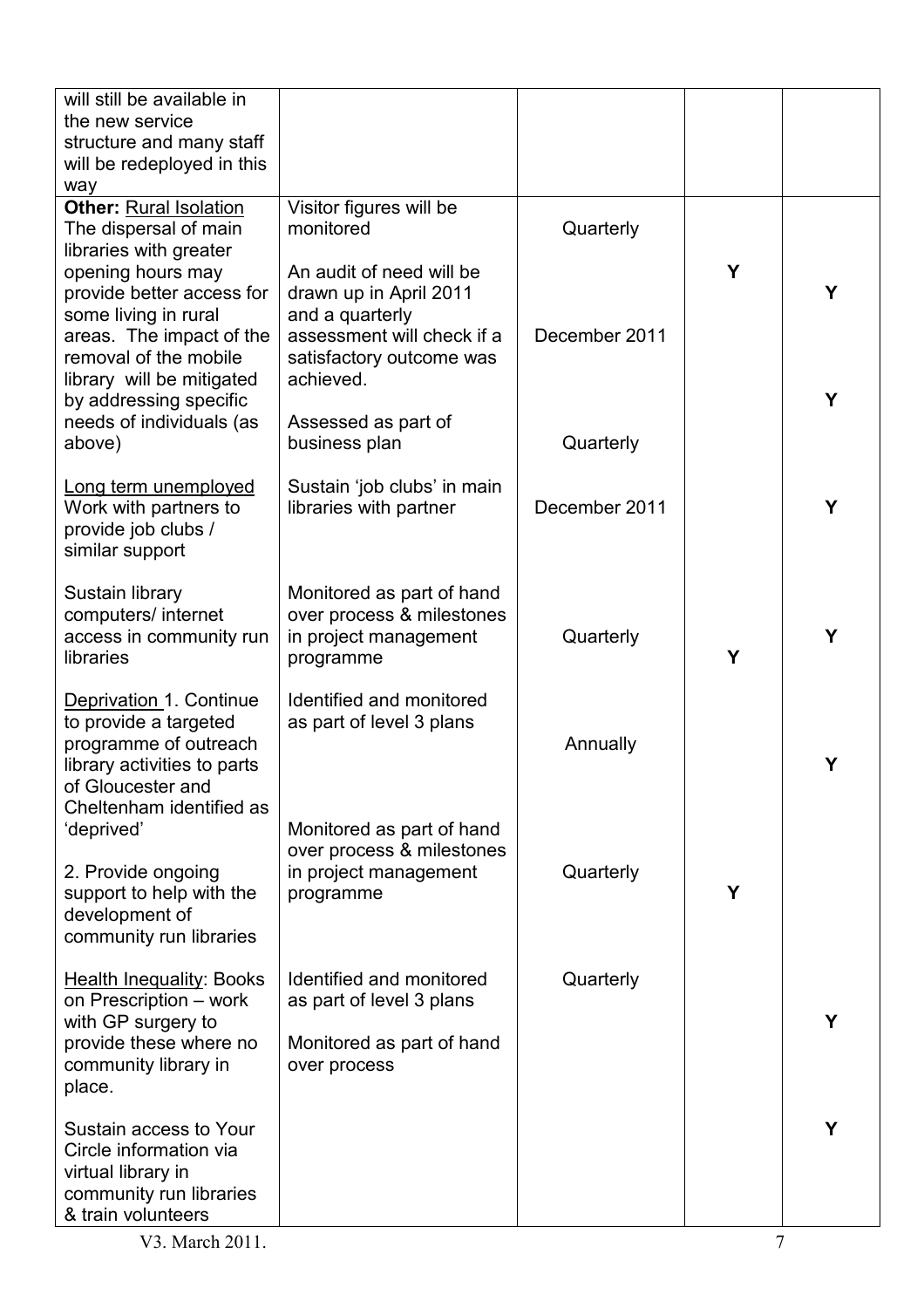| Continue to provide a<br>wide range of inclusive<br>stock and information<br>that cover the needs of<br>people across the 7<br>Equalities strands and<br>produce guidelines and<br>training for community<br>run volunteers about this | Monitor as part of<br>hand over process<br>and on annual<br>basis.<br>Integrate into<br>agreement with<br>community |                            |   | Y |
|----------------------------------------------------------------------------------------------------------------------------------------------------------------------------------------------------------------------------------------|---------------------------------------------------------------------------------------------------------------------|----------------------------|---|---|
| Develop a<br>communications plan to<br>ensure all library users<br>know about the service<br>changes and what<br>support is available to<br>individual's to help them<br>access library services                                       | Plan in place prior<br>to implementation<br>of changes and<br>giving at least 6<br>week's notice of<br>change       | Assess monthly             | Y |   |
| Carry out a survey to<br>ascertain preferred<br>opening hours in new<br>county library network<br>and provide hours that<br>link with public                                                                                           | Undertake survey<br>in April 2011 prior<br>to any changes<br>being implemented                                      | <b>Monitor</b><br>annually |   | Υ |
| transport.<br>Liaise with community<br>transport providers to<br>identify alternative travel<br>in some rural areas and<br>for individual's with<br>specific mobility issues.                                                          |                                                                                                                     | Ongoing                    |   | Υ |

## **Declaration**

We are satisfied that an Impact Assessment has been carried out on this service, strategy and where a negative impact has been identified, actions have been developed to lessen or negate this impact.

We understand that the Equality Impact Assessment is required by the County Council and that we take responsibility for the completion and quality of this assessment

Completed by: Sue Laurence Revision Date: 24/03/11

Role: Library Services Manager (Strategy)

Countersigned by Group Director: Date: Date:

Date for Review: January 2012